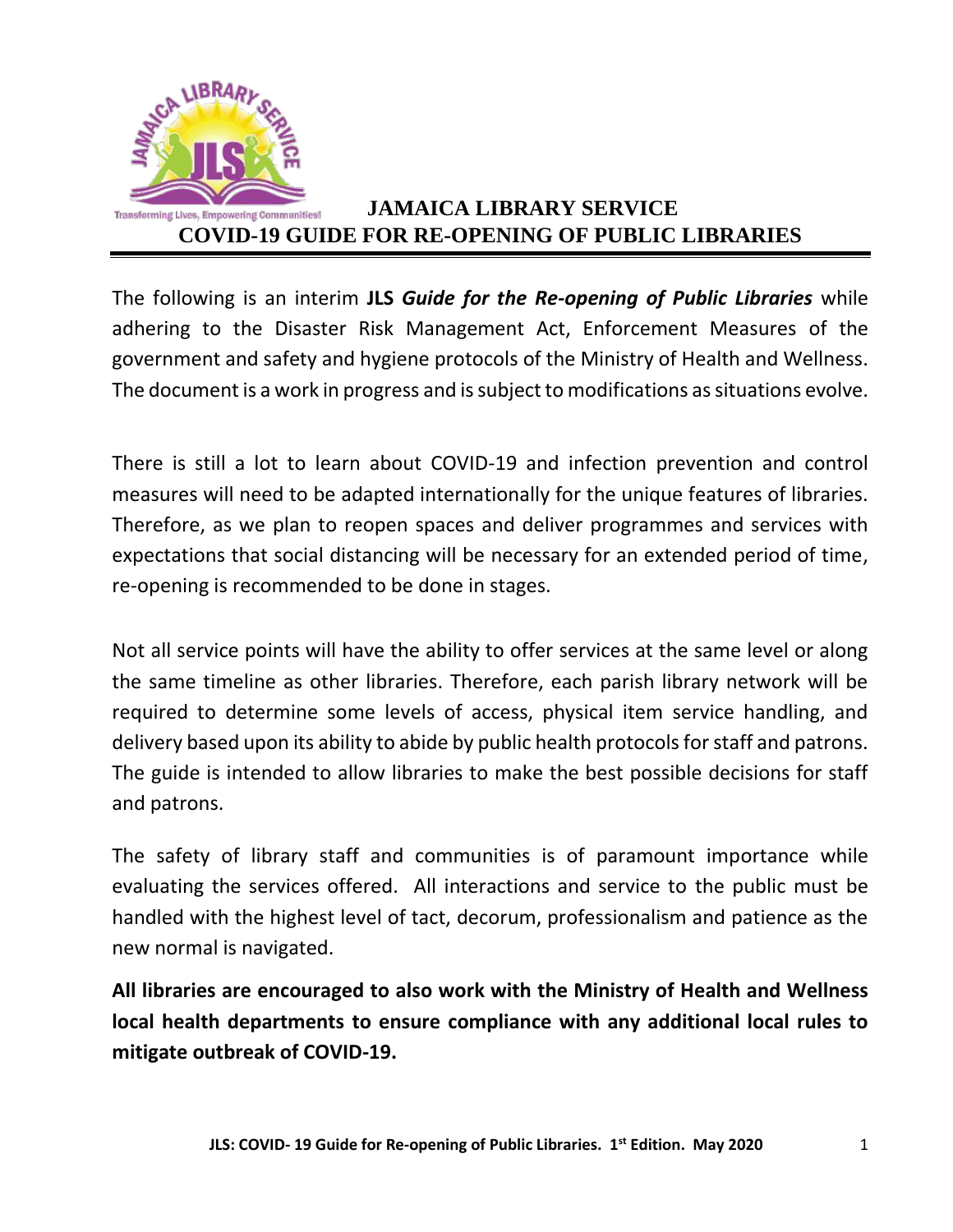## *Hygiene and Sanitization*

- $\checkmark$  Have installed sanitization stations using the following options or combination
	- o Handwashing stations
	- o Sanitizing dispensers (preferably touchless)
	- o Labelled hand spray containing alcohol *Porters, Senior Library Aides, Library Aides and Cleaner Attendants may be assigned at entry points to assist with monitoring the process*
- $\checkmark$  Coordinate scheduled cleaning times to sanitize high touch public and staff areas, seating, computers stations etcetera.
- $\checkmark$  Monitor access to public bathrooms and sanitize hourly depending on usage.
- $\checkmark$  Provide tissue, hand soap and hand towels for staff and public bathrooms.
- **Ensure availability of at least three (3) weeks of cleaning supplies. Develop a reliable supply chain**

#### *Safety for Users and Staff*

- $\checkmark$  Anyone entering the library should be mandated to:
	- o wear a face mask
	- o have their temperature taken
	- o have their hands sanitized
	- o adhere to social distancing markers

 Patrons refusing to comply should be prohibited from entry and management team advised. Staff or patrons with high temperature readings are not recommended to be granted access to the building.

- $\checkmark$  Provide safety gears for staff such as:
	- o Mask for performing special tasks. *All staff should also have their personal mask.*
	- o Face shield/visor for staff at the circulation desk
	- o Gloves to handle any incoming material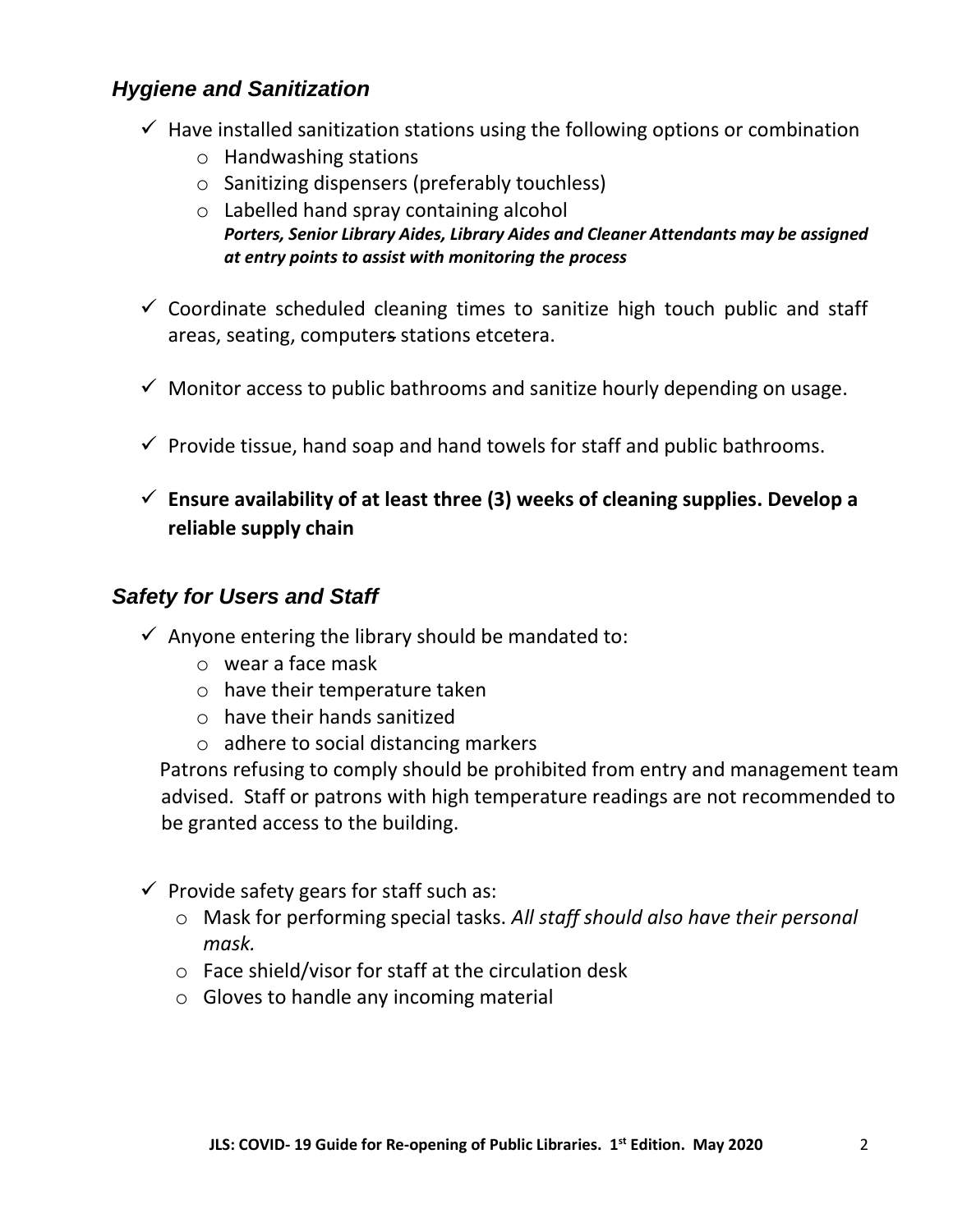- $\checkmark$  Enable/enhance natural workplace ventilation. Eg. Door and windows kept open.
	- o These opened spaces must be monitored for timely closure and ensure they are secured before end of work day.
	- o Risks must be evaluated in considering ventilation of spaces

#### *Space and Social Distancing*

- $\checkmark$  Reorganize tables and chairs and other library fixtures to maintain at least 3 6 feet distance between library users. These include distancing of computer workstations.
- $\checkmark$  Where possible, install glass/plexiglass enclosures at circulation desk, where logistically possible. Recommended to be done incrementally as budget allows.
- $\checkmark$  Re-configure flow of traffic in library from entrance to exit, as necessary. Increased visibility and monitoring of the entrance by porter or other designated staff member.
- $\checkmark$  Mount attractive social distance markers/decals at circulation desks, computer laboratories and other necessary areas.
- $\checkmark$  Limit the number of users accessing various services in the library at any one time.
	- This will vary depending on the size of each library and capacity to offer the services
- $\checkmark$  Limit users' time in the library and or section especially if there are others waiting, to allow equal access to everyone. The following would be subject to discretionary adjustment depending on user visits and demand on a particular service area.
	- Maximum of one (1) hour recommended for access to general information and recreational services
	- Maximum of two (2) hours recommended for study purposes. **Appointments encouraged.**
	- Maximum of 45 minutes recommended for ICT services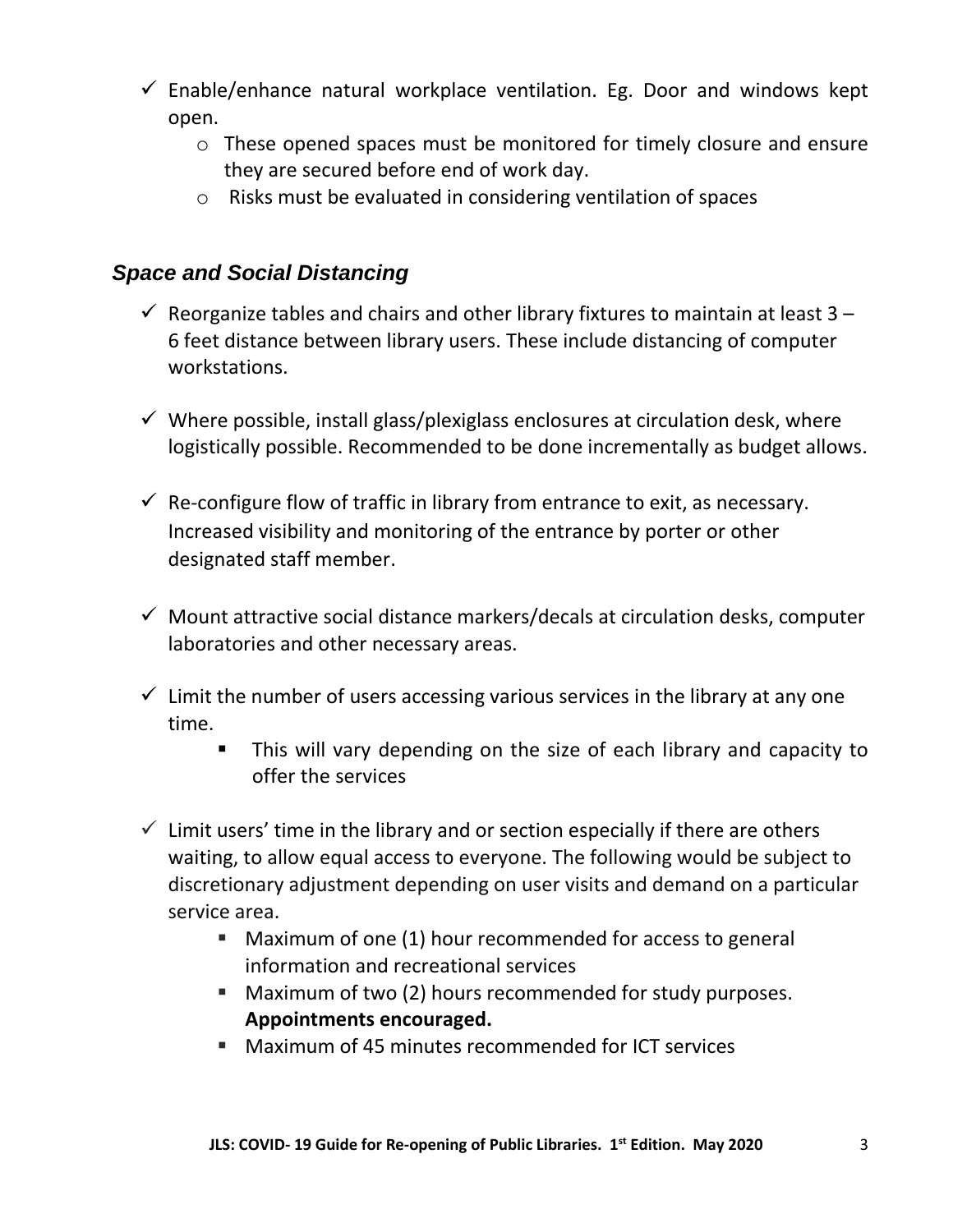- $\checkmark$  Consider waiting area arrangements, with social distancing as necessary to manage number of persons waiting to enter building. Create ticketing system if necessary.
- $\checkmark$  Limit congregation in office areas.

#### *Programme and Service Delivery*

- $\checkmark$  Phased reopening
	- o Full-time libraries offer limited/controlled services
	- o Part -time libraries to offer limited service based on capacity
- $\checkmark$  Libraries will remain closed to the public on Saturdays until September 2020.
- $\checkmark$  Mobile Library Service to communities remain suspended until further notice.
- $\checkmark$  Outreach programmes and events that encourage groups of over 10 persons remain suspended until further notice.
	- o Developing programmes for children compliant with social distancing measures.
- $\checkmark$  All returned material are to be placed in quarantine for 72 hours/3 days. Drop box to be placed in the vicinity of circulation desk and removed to a designated holding area known to all staff at the end of each day. Clean items before reshelving. **All overdue fines will be waived through to August 30, 2020.**
- $\checkmark$  All printing, photocopying, scanning and facsimile services are to resume.
- $\checkmark$  Wireless services to be promoted and users encouraged to:
	- $\circ$  bring own device
	- o Access to wireless services from parking spaces for those locations with appropriate parking conveniences. Usage data to be digitally collected.
- $\checkmark$  Limit computer use on a first-come, first-serve basis for 45 minutes in the first instance if there is no one waiting.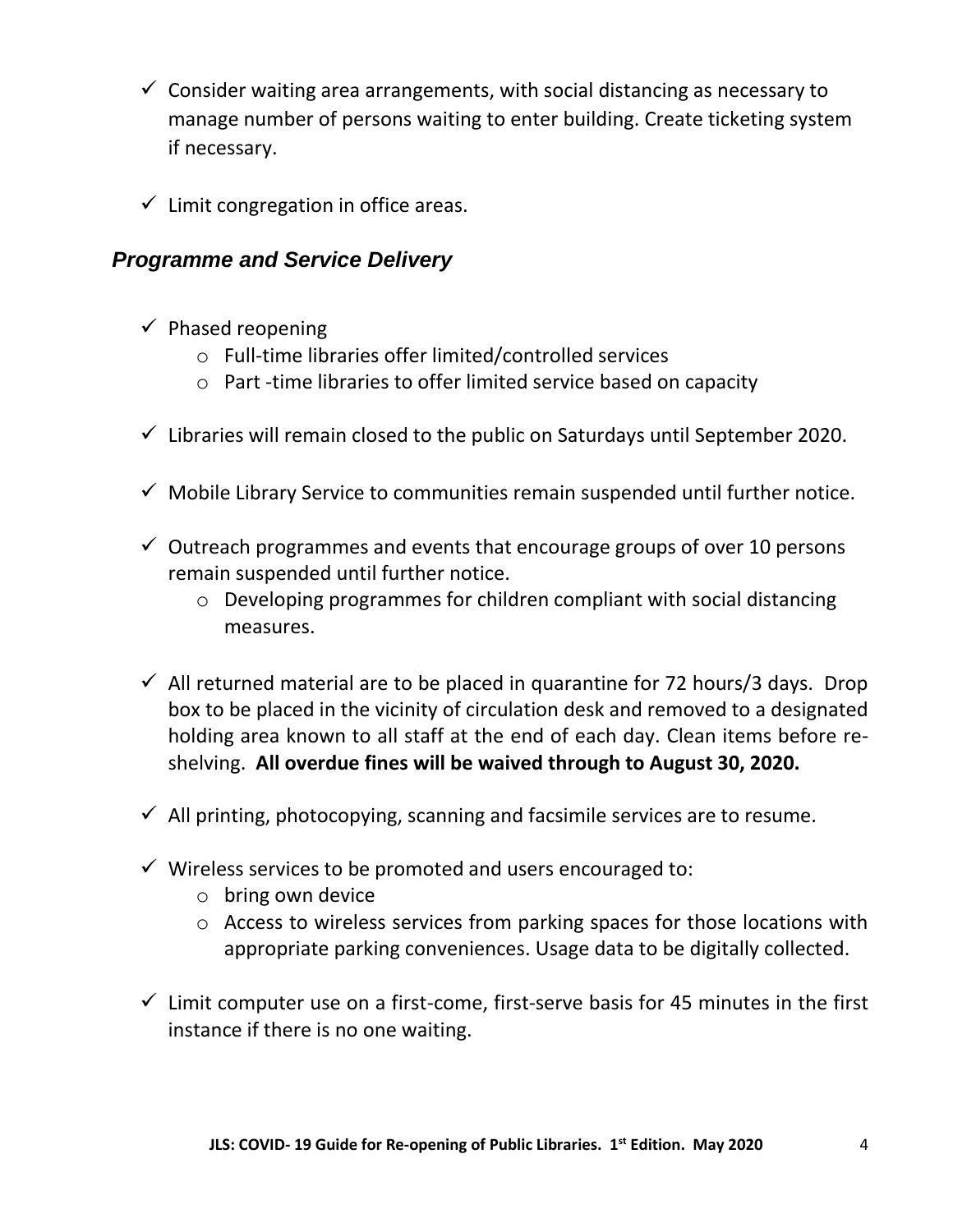- $\checkmark$  Encourage members and users who require extended research and other information services to **make appointments.**
- $\checkmark$  Expand the use of video and phone conferencing, social media, and other internet platforms to **deliver programmes virtually**.
- $\checkmark$  Encourage members to utilize the Koha Integrated Library System remotely to browse the catalogue, access digital resources and reserves books.
- $\checkmark$  Encourage the use of the JLS website, social media pages, electronic mail services and telephone lines to access:
	- o E-books, audiobooks, digital resources
	- o Reference/ Homework Assistance
	- o Online registration for membership
	- o WhatsApp service
	- o *Ask A Librarian* live chat service
	- o Remote access to EBSCO database
	- o Recorded Storytime and other virtual services that can be accessed online

## *Enable Staff*

- $\checkmark$  Convene frequent meetings to discuss experiences, share new ideas and make recommendations to improve service delivery.
- $\checkmark$  Utilize staff notice boards, electronic mail and other platforms to share information between meetings
- $\checkmark$  Discuss possibilities of transitioning and changing roles, responsibilities and duties that may arise for every position due to this global pandemic. Highlight the new developments affecting operations in every industry.
- $\checkmark$  Encourage flexibility among staff.
- $\checkmark$  Ensure staff is trained in all aspects of social distancing protocol.
- $\checkmark$  Reinforce the importance of personal responsibility and safe hygiene practices.
- $\checkmark$  Ensure that the mental and emotional needs of staff are met.
- $\checkmark$  Revisit customer service training.
- $\checkmark$  Seek out and encourage staff development/participation in webinars and other free online seminars locally or internationally.